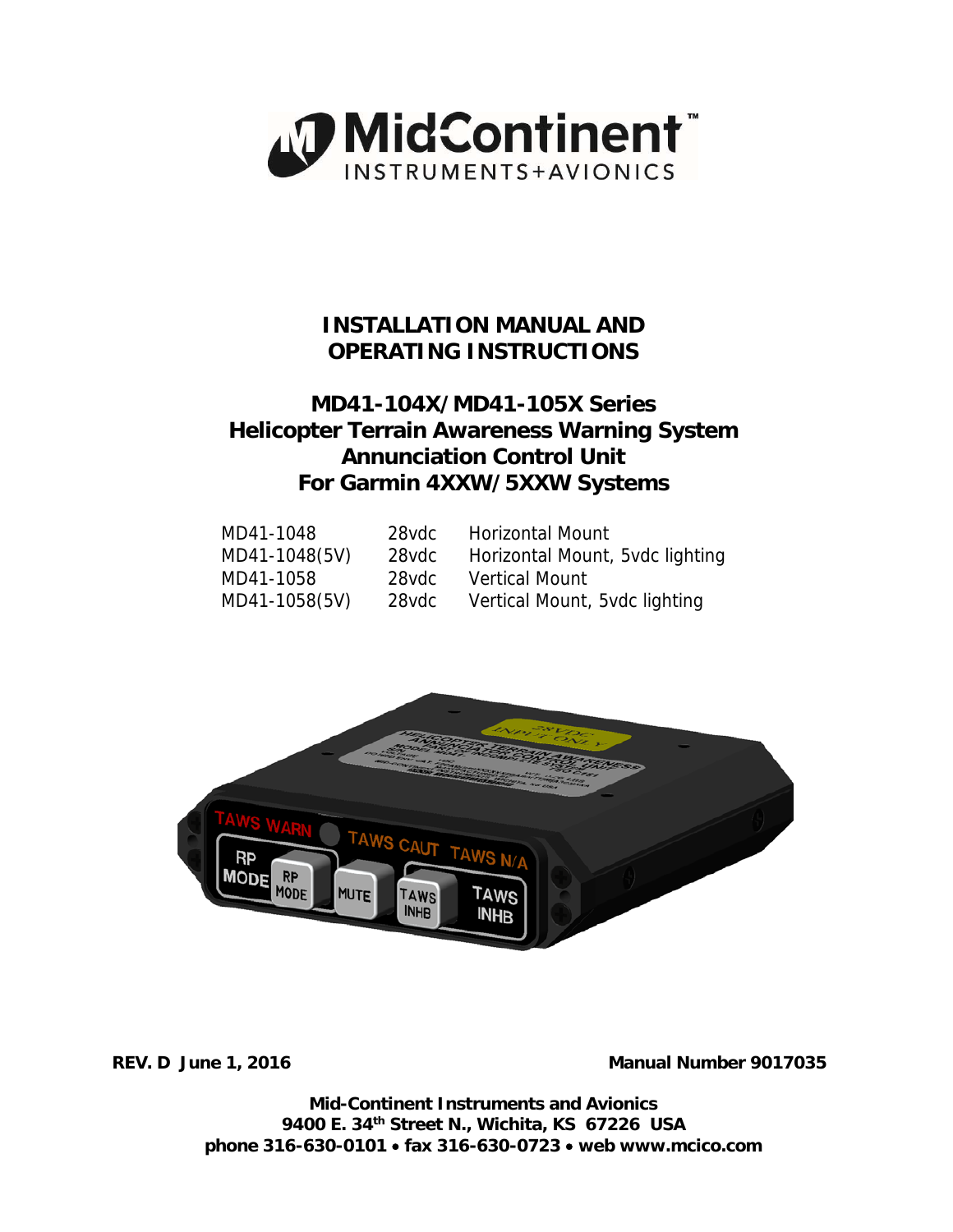#### **FOREWORD**

This manual provides information intended for use by persons who, in accordance with current regulatory requirements, are qualified to install this equipment. If further information is required, please contact:

> Mid-Continent Instruments and Avionics Attn: Customer Service Dept. 9400 E. 34th ST North Wichita, KS 67226 USA Phone 316-630-0101 Fax 316-630-0723 ks.customerservice@mcico.com

We welcome your comments concerning this manual. Although every effort has been made to keep it free of errors, some may occur. When reporting a specific problem, please describe it briefly and include the manual part number, the paragraph/figure/table number, and the page number. Send your comments to:

> Mid-Continent Instruments and Avionics Attn: Customer Service Dept. 9400 E. 34th St. North Wichita, KS 67226 USA Phone 316-630-0101 Fax 316-630-0723 ks.customerservice@mcico.com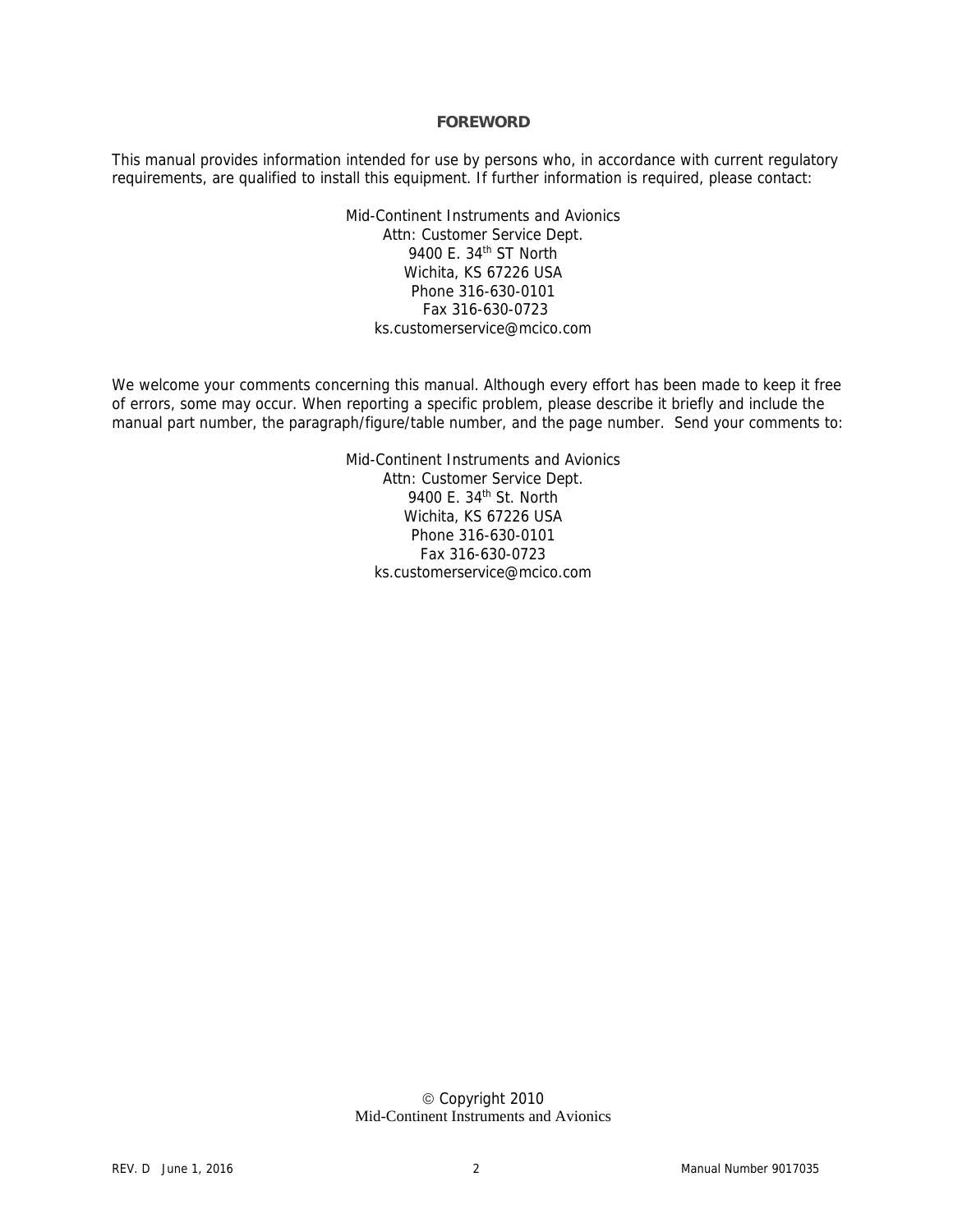# **REVISION DETAIL**

| Rev.          | Date     | <b>Detail</b>                                                                |
|---------------|----------|------------------------------------------------------------------------------|
| A             | 02/15/10 | Initial release.                                                             |
| B             | 06/18/10 | Updated TSO references.                                                      |
| $\mathcal{C}$ | 03/01/11 | Added UG to Section 8 part of Environmental Qualifications.                  |
| D.            | 06/01/16 | Updated contact address in FOREWORD.                                         |
|               |          | Changed Mating Connector description in Characteristics table, Section 1.2.2 |
|               |          |                                                                              |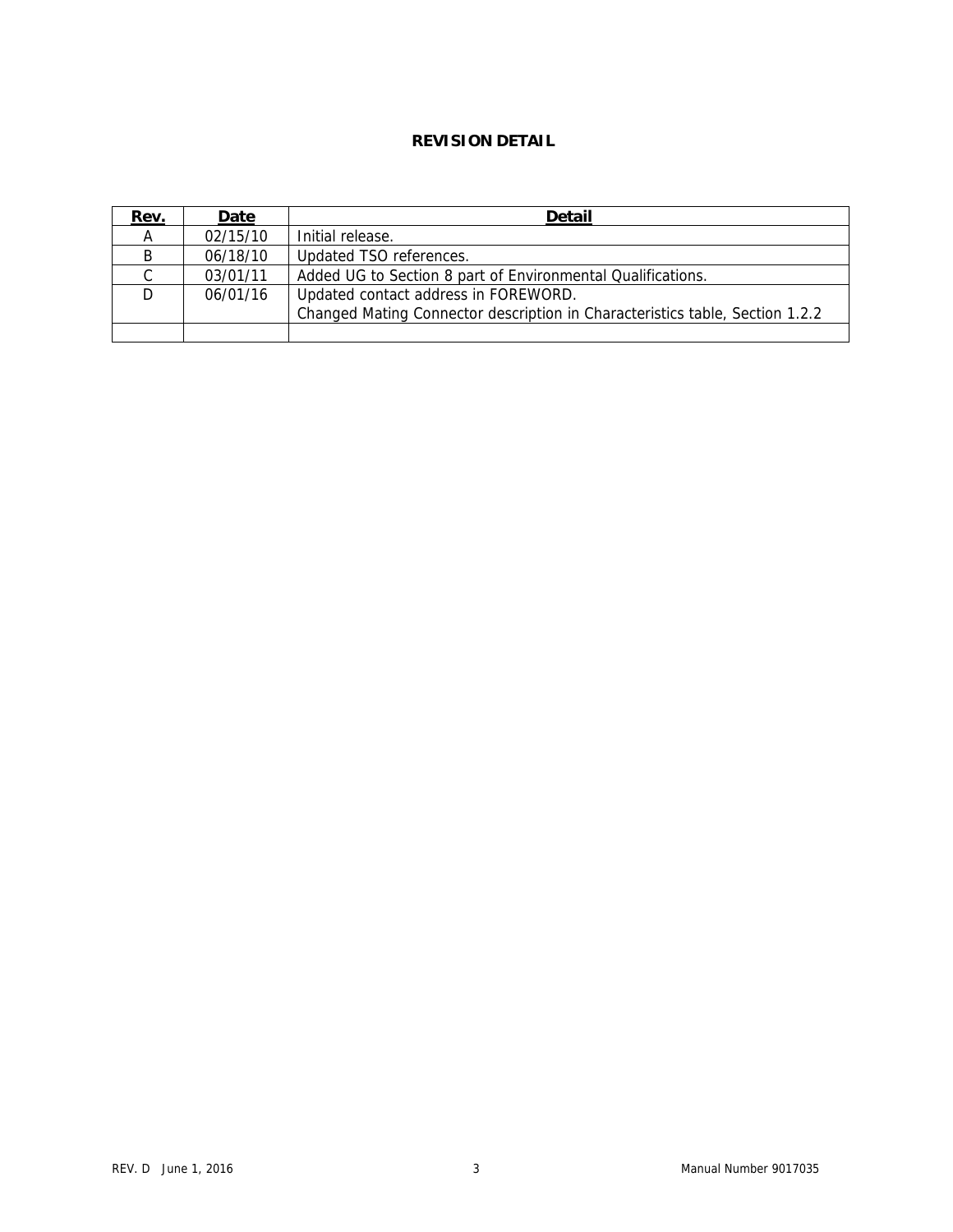# **TABLE OF CONTENTS**

#### **SECTION 1 GENERAL DESCRIPTION**

- 1.1 INTRODUCTION
- 1.2 TECHNICAL SPECIFICATIONS
	- 1.2.1 MODELS
		- 1.2.2 PHYSICAL ATTRIBUTES
		- 1.2.3 PERFORMANCE

## **SECTION 2 INSTALLATION CONSIDERATIONS**

- 2.1 COOLING
- 2.2 EQUIPMENT LOCATION
- 2.3 ROUTING OF CABLES
- 2.4 LIMITATIONS

## **SECTION 3 INSTALLATION PROCEDURE**

- 3.1 GENERAL INFORMATION
- 3.2 UNPACKING AND INSPECTING
- 3.3 CABLE HARNESS
	- 3.3.1 LIGHTING CONTROLS
	- 3.3.2 SIGNALS AND POWER
	- 3.3.3 HARNESS VERIFICATION
- 3.4 MOUNTING

#### **SECTION 4 OPERATION**

- 4.1 FRONT PANEL CONTROLS AND ANNUNCIATIONS
	- 4.1.1 CONTROLS
	- 4.1.2 ANNUCIATIONS

## **SECTION 5 CONFORMANCE**

- 5.1 OPERATING INSTRUCTIONS
- 5.2 CONTINUED AIRWORTHINESS STATEMENT
- 5.3 ENVIRONMENTAL QUALIFICATION STATEMENT

## **NUMBER LIST OF TABLES AND FIGURES**

- 1.1 MODELS TABLE
- 1.2 PHYSICAL ATTRIBUTES TABLE
- 1.3 PERFORMANCE TABLE
- 3.3 CONNECTOR PINOUT FIGURE
- 3.3 WIRING DIAGRAM TABLE
- 3.4 OUTLINE DRAWING
- 4.4 FRONT PANEL FIGURE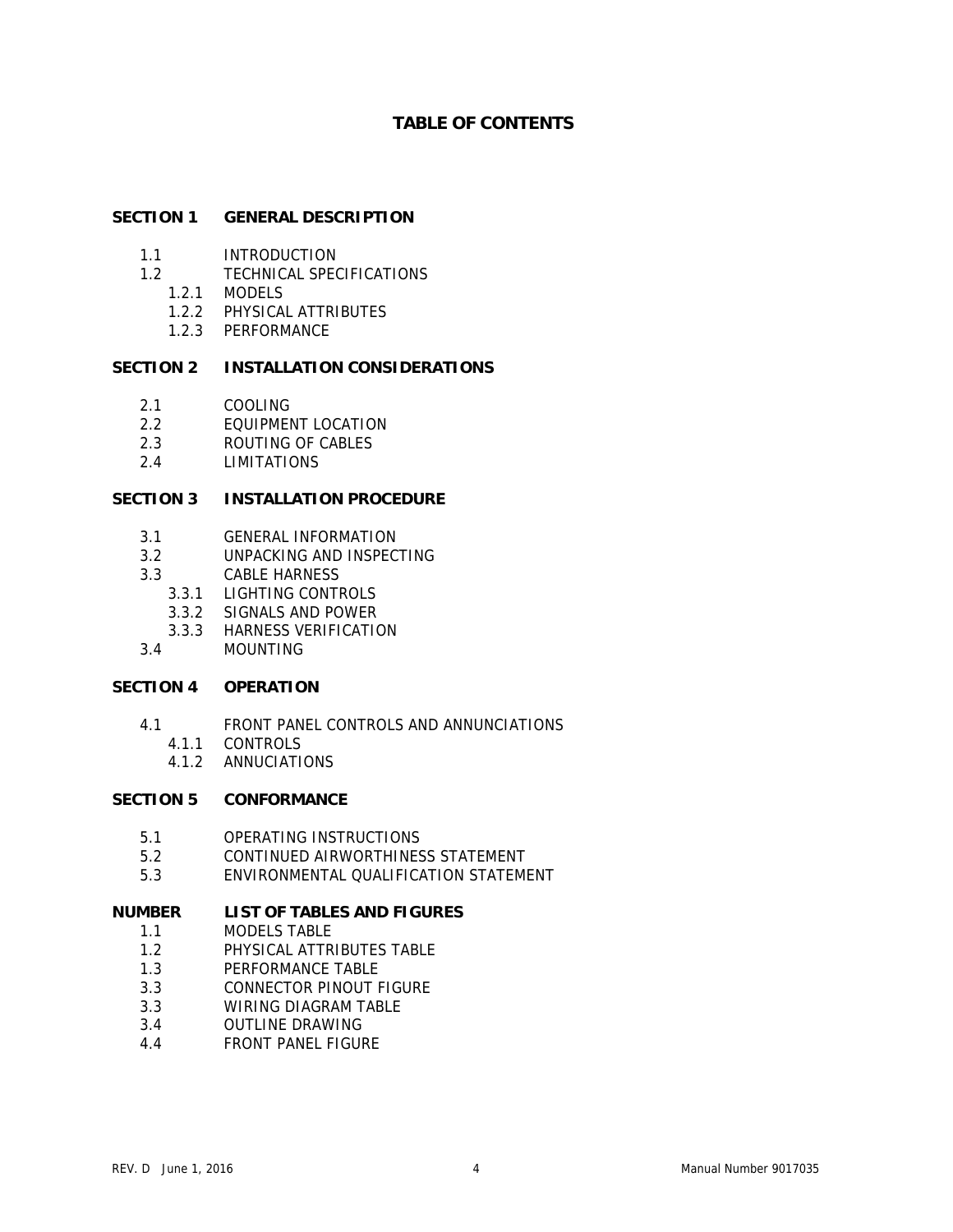# **SECTION 1 GENERAL DESCRIPTION**

# **1.1 INTRODUCTION**

The MD41-1048, -1058, -1048(5V), and -1058(5V) are compact, self-contained Annunciation and Control Units (ACUs). The fully integrated control unit provides annunciation and mode selection for Terrain Awareness Warning Systems (TAWS or HTAWS). It is specifically designed to work with Garmin 4XXW/5XXW series systems and derivatives with equivalent functionality. It combines the necessary functions and annunciations required to interface with an approved system and provide regulatory compliance with (H)TAWS minimum performance specifications.

Highlighted features include long-life LEDs used for all lighting, internally back lighted selection switches, dead-front inactive annunciations, and the installation option for manual or automatic dimming. An external annunciation dimming adjustment is provided for balancing low level light conditions.

# **1.2 TECHNICAL SPECIFICATIONS**

## **1.2.1 MODELS**

| <b>Unit Configurations</b> |            |               |           |               |  |
|----------------------------|------------|---------------|-----------|---------------|--|
|                            | MD41-1048  | MD41-1048(5V) | MD41-1058 | MD41-1058(5V) |  |
| Orientation                | Horizontal | Horizontal    | Vertical  | Vertical      |  |
| Power Input                | 28 VDC     | 28VDC         | 28VDC     | 28VDC         |  |
| Lighting Input             | 28 VDC     | 5 VDC         | 28VDC     | 5 VDC         |  |
|                            |            |               |           |               |  |

**Table 1.1** 

# **1.2.2 PHYSICAL ATTRIBUTES**

| <b>Characteristics:</b>           |                                  |  |  |
|-----------------------------------|----------------------------------|--|--|
| Weight:                           | 0.26 pounds                      |  |  |
| Dimensions:                       | 3.2 inches long                  |  |  |
| (not including connector or mate) | 3.25 inches wide                 |  |  |
|                                   | 0.8 inches high                  |  |  |
| Mating Connector:                 | 7014517 Connector, D-Sub, Female |  |  |
| Instrument Panel Mounting:        | Rear mount                       |  |  |
| $T$ -Ll-40                        |                                  |  |  |

**Table 1.2** 

## **1.2.3 PERFORMANCE**

| <b>Specifications:</b>              |                                                                                                                                               |  |  |  |
|-------------------------------------|-----------------------------------------------------------------------------------------------------------------------------------------------|--|--|--|
| Qualification:                      | FAA TSO-C151                                                                                                                                  |  |  |  |
| <b>Environmental Qualification:</b> | RTCA DO-160D Environmental Category<br>F2CAB(SM/UG)XXXXXXZBABA(TT)M[A3C3]XXA*<br>* Sections 16, 20, 21, and 22 comply with DO-160C, Section 8 |  |  |  |
|                                     | (UG) complies with DO-160F                                                                                                                    |  |  |  |
| Power Requirement:                  | $0.15$ A max                                                                                                                                  |  |  |  |

**Table 1.3**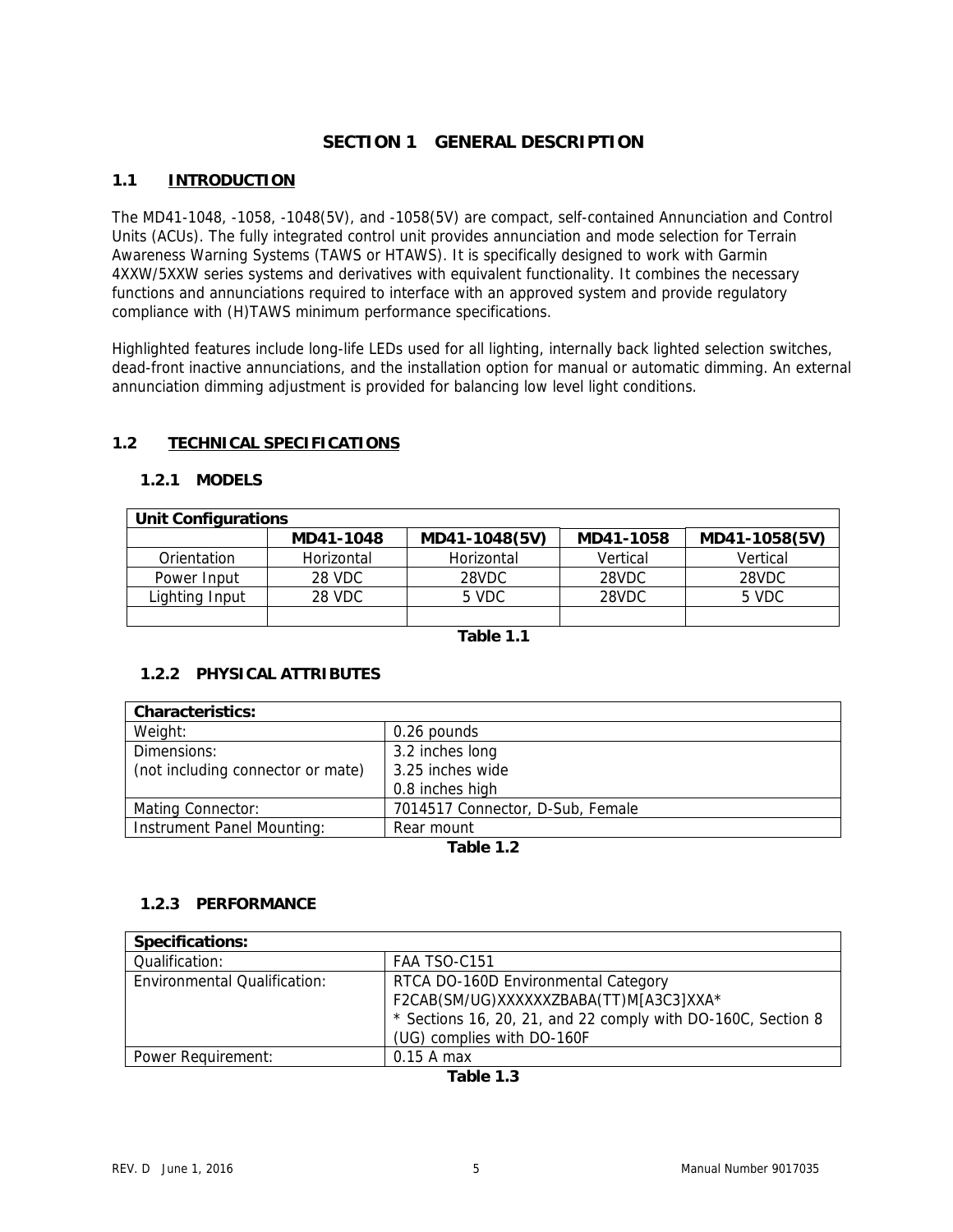# **SECTION 2 PRE-INSTALLATION CONSIDERATIONS**

# **2.1 COOLING**

No direct cooling is required. As with any electronic equipment, overall reliability may be increased if the unit is not located near a high heat source or crowded next to other equipment. Means of providing some airflow would be considered beneficial.

# **2.2 EQUIPMENT LOCATION**

The MD41-104X/-105X series ACU must be mounted as close to the pilot's field of view as possible. Please reference the HTAWS installation manual for approved locations. The unit depth, with connector attached, must also be taken into consideration when selecting an appropriate location. Allow at least 3 inches of space behind the unit for connector attachment and removal.

# **2.3 ROUTING OF CABLES**

Care must be taken not to bundle the MD41 series ACU logic and low level signal lines with any high energy sources. Examples of these sources include 400 HZ AC, Comm, DME, HF and transponder transmitter coaxial cables. Always use shielded wire when shown on the installation print.

Avoid sharp bends in cabling and routing near aircraft control cables. Also avoid proximity and contact with aircraft structures, avionics equipment, or other obstructions that could chafe wires during flight and cause undesirable effects.

## **2.4 LIMITATIONS**

The conditions and tests for TSO approval of this article are minimum performance standards. Those installing this article, on or in a specific type or class of aircraft, must determine that the aircraft installation conditions are within the TSO standards. TSO articles must have separate approval for installation in an aircraft. The article may be installed only according to 14 CFR part 43 or the applicable airworthiness requirements.

Note that this product is part of an incomplete system. It is designed to be installed with other applicable equipment to provide functionality for (helicopter) terrain awareness warning systems.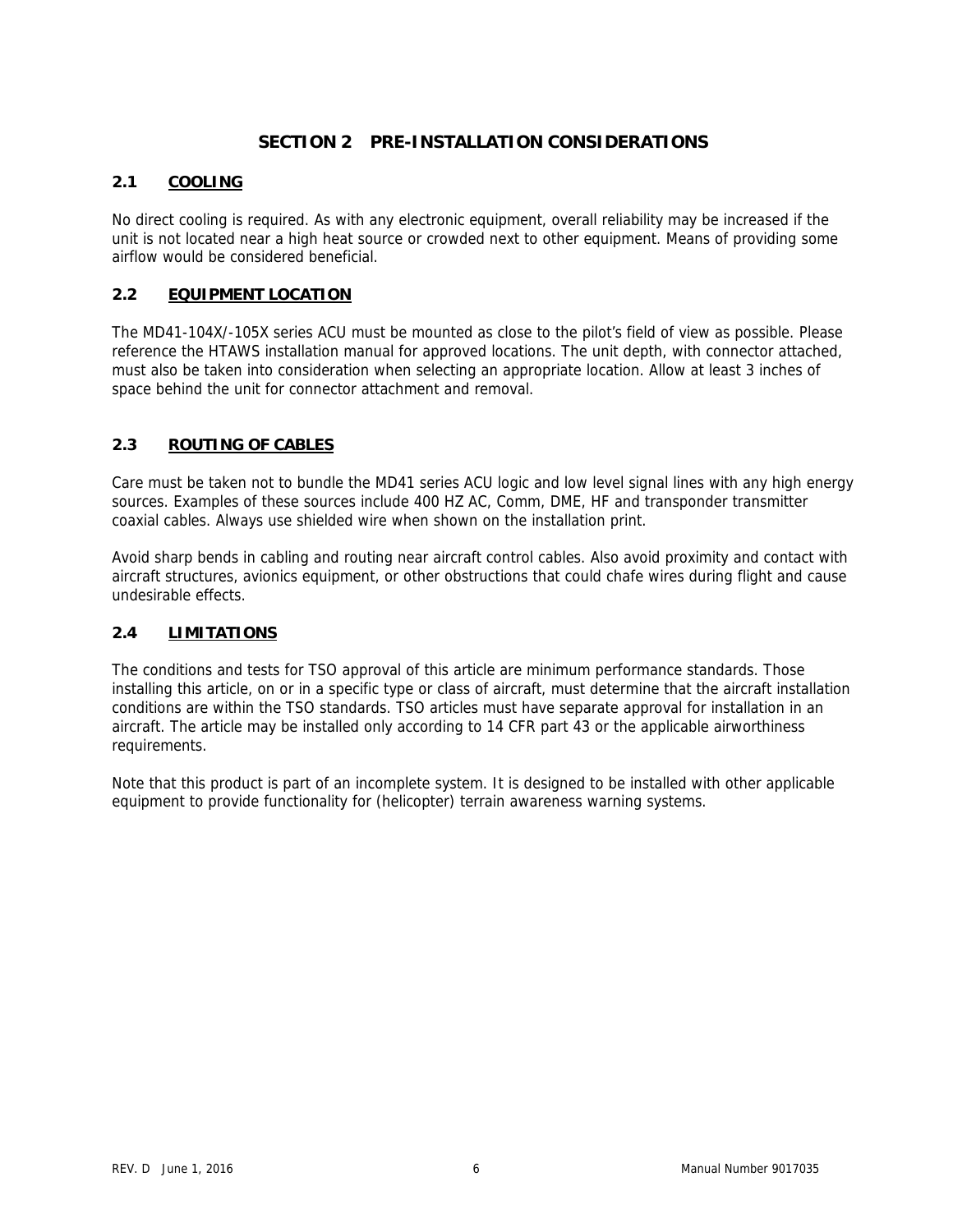# **SECTION 3 INSTALLATION PROCEDURES**

# **3.1 GENERAL INFORMATION**

This section contains interconnect diagrams, mounting dimensions and other information pertaining to the installation of the MD41 series ACU. After installation of cabling and before installation of the equipment, ensure that power is applied only to the pins specified in the interconnect diagram.

# **3.2 UNPACKING AND INSPECTING EQUIPMENT**

When unpacking this equipment, make a visual inspection for evidence of any damage that may have incurred during shipment. The following parts should be included:

- 
- b. J1 Connector Kit (25 pin) MCI P/N 7014517
- c. Installation Manual MCI P/N 9017035

a. HTAWS ACU – MCI P/N MD41-104X or MD41-105X series

## **3.3 CABLE HARNESS**

The MD41 cable harness should be made using 24 AWG wire or larger for all connections. Construct the cable harness with regards to the instructions below and using the Connector Pinout of Figure 3.3 and Wiring Diagram of Table 3.3.

Refer to Section 2: Pre-Installation Considerations in regards to routing precautions.

# **3.3.1 LIGHTING CONTROL**

Button backlighting is powered (5vdc or 28vdc) from the aircraft's panel lighting bus. This will allow manual dimming control of the button brightness using the aircraft's panel lighting control dimmer.

Annunciation brightness can be controlled as two groups. One group includes the TAWS WARN annunciation and the other group includes all other annunciations together. Each group can be set to be full bright when activated or to dim using the internal photocell of the unit as it corresponds to the ambient light of the cockpit.

To set either group, connect the BRT/DIM control pin (pin 3 for TAWS WARN and pin 7 for all others) to either an Annun Full Bright pin or an Internal Dimming pin depending on desired function. There are two pins each for the full bright or internal dimming option; each pin is identical in its function.

## **3.3.2 POWER AND SIGNALS**

Wire aircraft power and aircraft ground according to the associated ACU pins in the Pinout Diagram. Annunciation signals should be wired from the appropriate system inputs and outputs to the associated ACU pins in the Pinout Diagram.

# **3.3.3 HARNESS VERIFICATION**

With the MD41 ACU disconnected, turn on the avionics master switch and use an ohm-meter to verify that aircraft power and panel lighting bus power is on the appropriate pin(s) with appropriate voltage. Also verify that aircraft ground is applied to the appropriate pins.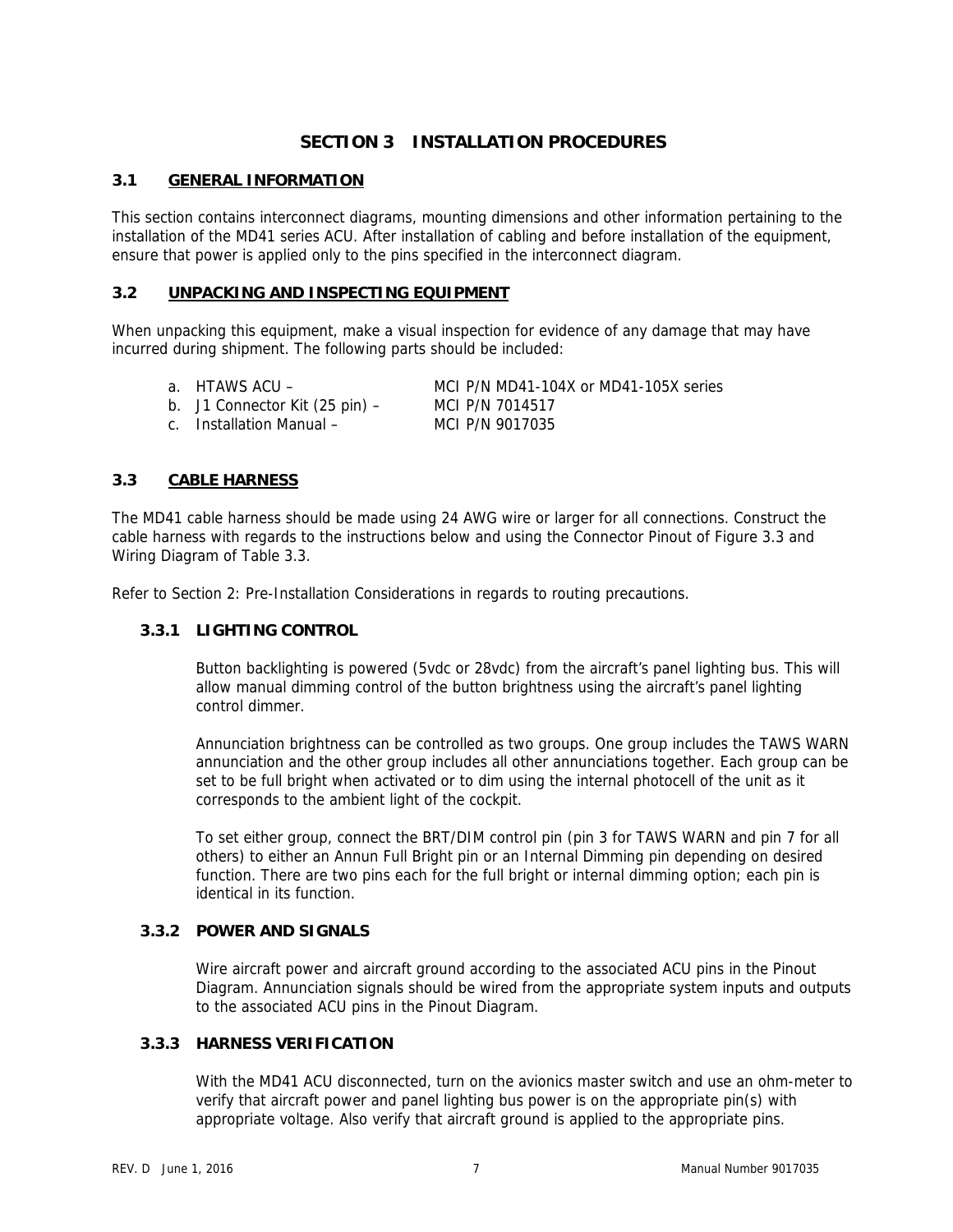## **3.4 MOUNTING**

Refer to Section 2: Pre-Installation Considerations in regards to equipment location.

The MD41 ACU is designed for rear panel mounting only. A cutout should be made in the panel in accordance with Figure 3.4 for the unit bezel and two mounting holes. If needed, a cutout template is available from Mid-Continent Instruments and Avionics (reference p/n 8014458).

Prior to completing the mounting of the unit in the aircraft, make sure to set the Annunciator Dim Adjustment if automatic dimming is configured for any of the annunciations. Ideally this procedure is best performed in a dark cockpit to simulate low-light/night time conditions. Connect the unit to the cable harness and turn on master power to the instrument panel and lighting bus. Use a small flat-bladed screwdriver to access the adjustment screw inside the hole on the bottom of the unit. Adjust the screw to increase or decrease the annunciator lighting brightness to a level appropriate with the rest of the panel instrument lighting.

Secure the indicator in place with two #4-40 x 3/8 flat head phillips screws.



**FIGURE 3.3 REAR VIEW OF 25-PIN D-SUB CONNECTOR (J1)**

| <b>Connector Pinout</b> |                                       |  |         |                              |
|-------------------------|---------------------------------------|--|---------|------------------------------|
| Pin $#$                 |                                       |  | Pin $#$ |                              |
| 1                       | Annun. Full Bright #1                 |  | 14      | Reduced Protection Mode* IN  |
| 2                       | Annun. Full Bright #2                 |  | 15      | Reduced Protection Mode* OUT |
| 3                       | TAWS Warning BRT/DIM IN               |  | 16      | Mute Caution* OUT            |
| 4                       | Internal Dimming Program #1           |  | 17      | Reserved                     |
| 5                       | TAWS Caution Annun.* IN               |  | 18      | Reserved                     |
| 6                       | <b>TAWS Test* IN</b>                  |  | 19      | TAWS Annun. Inhibit* IN      |
| 7                       | Annun, BRT/DIM IN                     |  | 20      | TAWS Inhibit* OUT            |
| 8                       | Panel Lighting Bus HI**               |  | 21      | Aircraft Ground              |
| 9                       | Panel Lighting Bus LO                 |  | 22      | Aircraft Ground              |
| 10 <sup>1</sup>         | <b>TAWS Not Available Annun. IN</b>   |  | 23      | Aircraft Ground              |
| 11                      | TAWS Warning Annun.* IN               |  | 24      | Aircraft Ground              |
| 12                      | Internal Dimming Program #2           |  | 25      | Aircraft Ground              |
| 13                      | Aircraft Power**                      |  |         |                              |
| $\star$                 | Designates an active low signal       |  |         |                              |
| **                      | See Specifications for voltage input. |  |         |                              |

# **TABLE 3.3 WIRING DIAGRAM**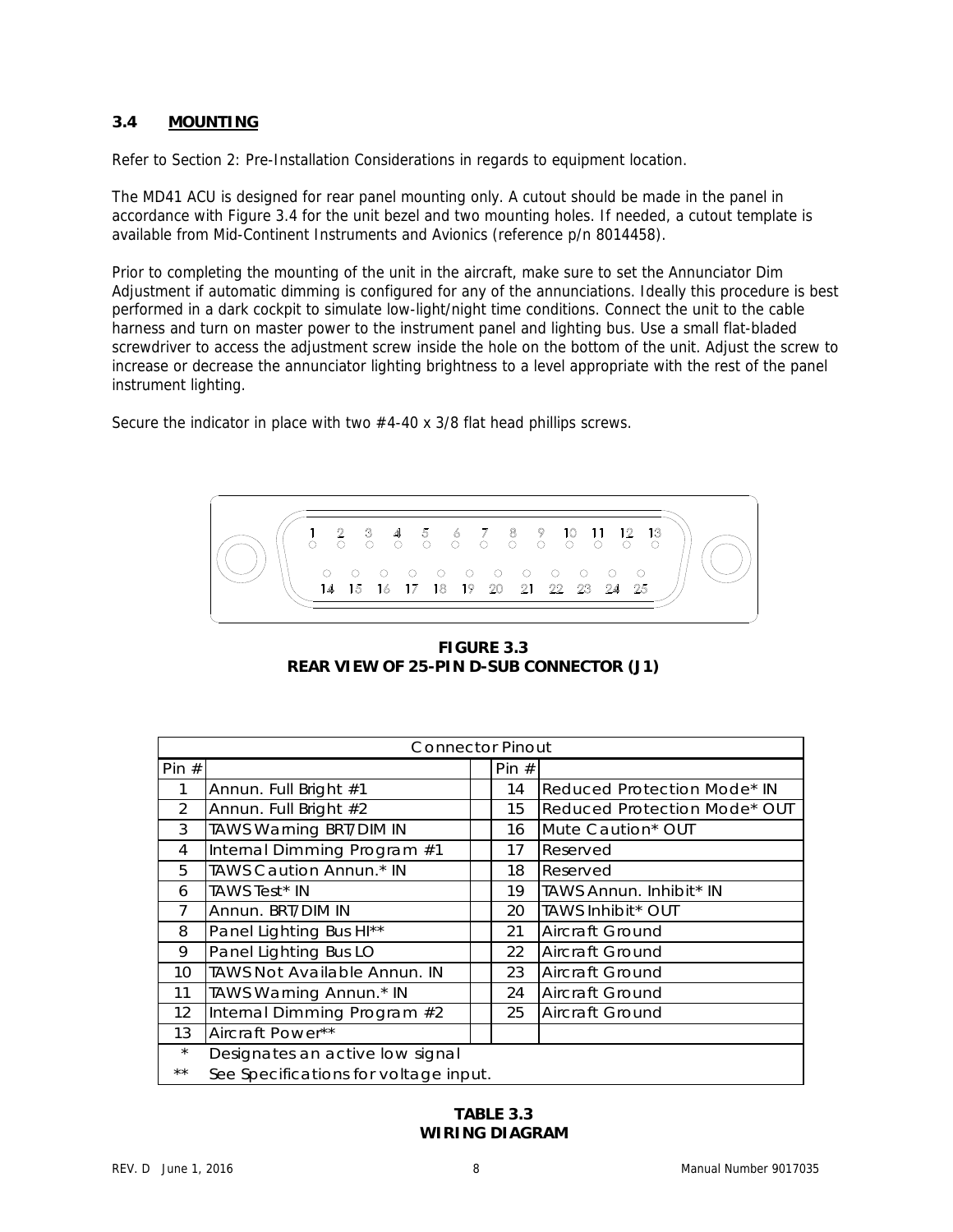





∣⊤ਦਾ

⊕

⊕

**MD41-1048 MD41-1048(5V)** 

**MD41-1058 MD41-1058(5V)** 

Note: Use two 4-40 X 3/8" Flat Head Phillips Screws for Mounting

## **FIGURE 3.4 OUTLINE DRAWING**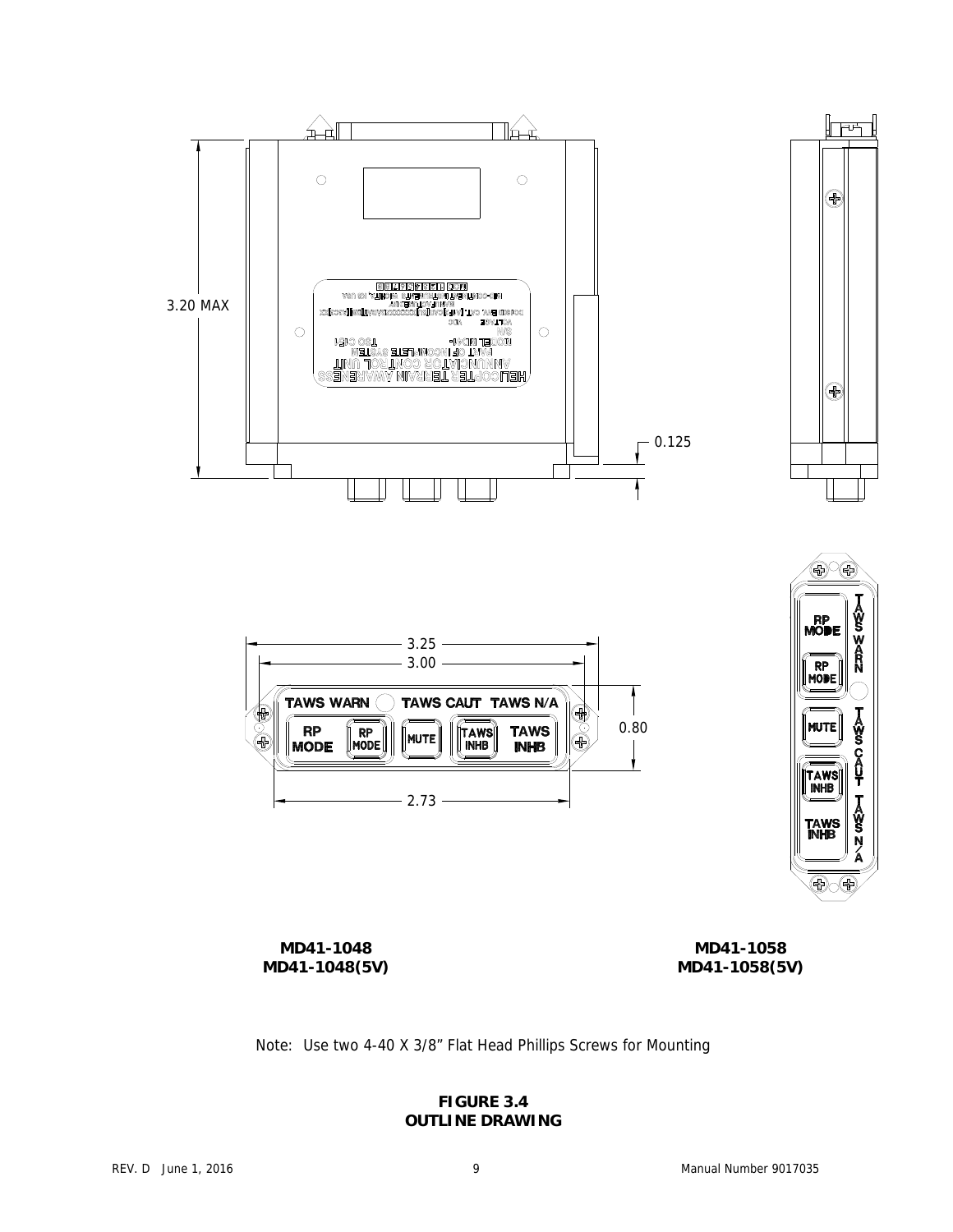# **SECTION 4 OPERATION**

#### **4.1 FRONT PANEL CONTROLS AND ANNUNCIATIONS**

#### **4.1.1 CONTROLS**

- RP MODE Momentary Switch, when pressed, will initiate the command to put the HTAWS system into Reduced Protection (RP) Mode.
- MUTE Momentary switch, when pressed, will suppress an aural alert associated with terrain and obstacle *cautions*. This function will not suppress aural alerts associated with terrain and obstacle warnings.
- TAWS INHB Momentary switch, when pressed, will inhibit (deactivate) the HTAWS functionality of the system.

All button/switch controls are white backlit. Refer to the operation manual of the HTAWS System equipment manufacturer for additional operational and functional interface details.

## **4.1.2 ANNUNCIATIONS**

| TAWS WARN | (RED) | Terrain or obstacle warning alert is present                                                                                        |
|-----------|-------|-------------------------------------------------------------------------------------------------------------------------------------|
| TAWS CAUT |       | (AMBER) Terrain or obstacle caution alert is present                                                                                |
| TAWS N/A  |       | (AMBER) HTAWS functionality is not available                                                                                        |
| RP MODE   |       | (WHITE) Reduce Protection Mode has been selected and verified as active                                                             |
| TAWS INHB |       | (WHITE) HTAWS functionality is temporarily inhibited via manual selection on<br>the HTAWS system or the TAWS INHB button on the ACU |



## **FIGURE 4.1 FRONT PANEL**

# **4.2 LIGHTING BEHAVIOR**

Lighting behavior can be controlled in multiple ways. Button lighting is controlled manually using the aircraft's panel lighting bus controller. Annunciator lighting is split into two groups. The TAWS WARN light can be configured to automatically dim using the internal photocell or configured to be on full bright when activated. All other annunciations can be configured the same way as a group; either set to automatically dim or to be on full bright.

If using the dimming feature for any of the annunciations, the Annunciator Dim Adjust on the outside of the unit can be used to set the brightness at their dimmest level for best night-time viewing.